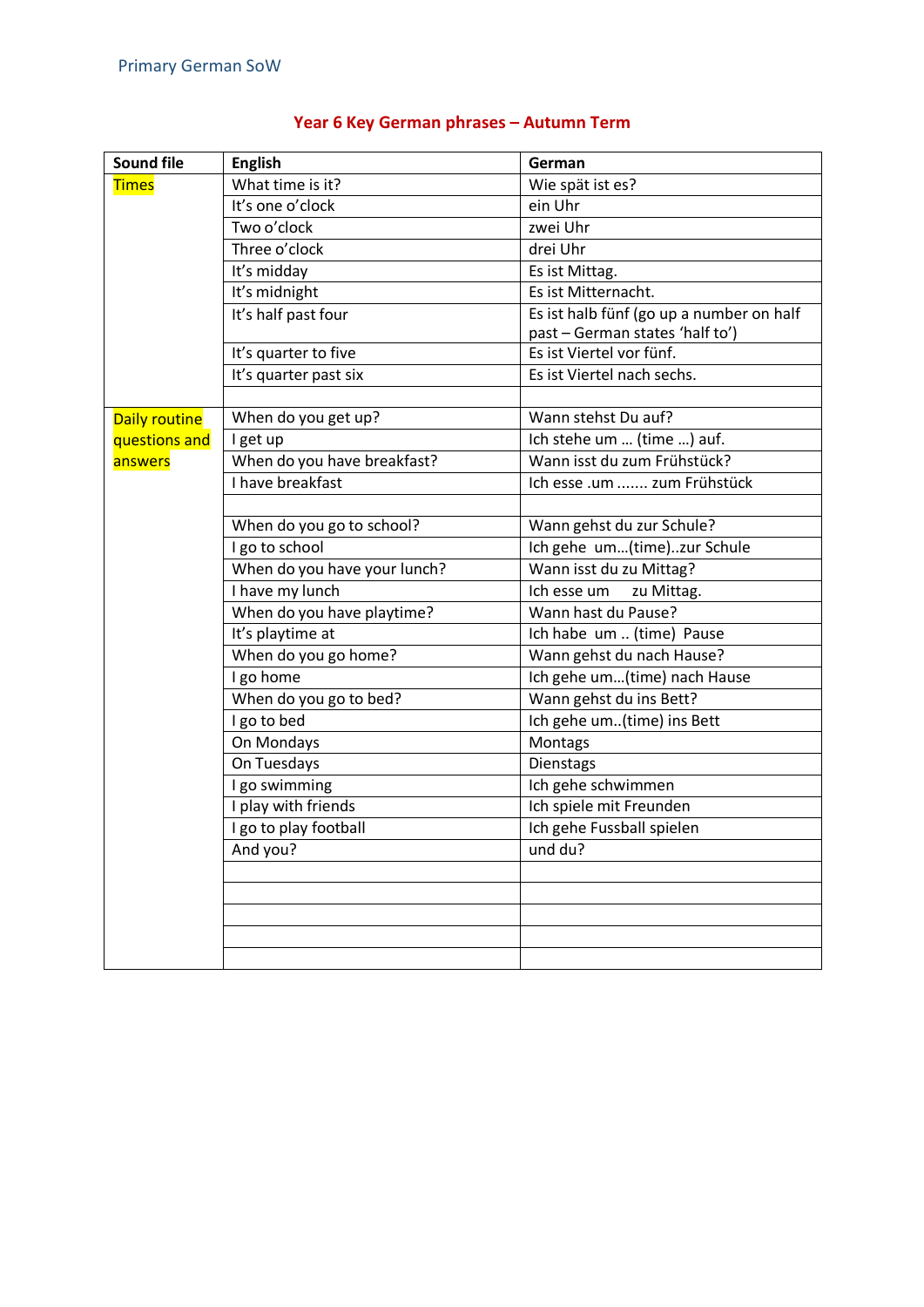| <b>Sound file</b>   | <b>English</b>                 | German                               |
|---------------------|--------------------------------|--------------------------------------|
| <b>The house</b>    | This is my house!              | Hier ist mein Haus!                  |
|                     | My house has                   | Mein Haus hat                        |
|                     | My house hasn't                | Mein Haus hat kein                   |
|                     | $\overline{I}$ live in a flat  | Ich wohne in einer Wohnung.          |
|                     | It's big                       | Es ist groß.                         |
|                     | Small                          | klein                                |
|                     | Cosy                           | bequem                               |
|                     | Messy                          | unordentlich                         |
|                     | Near to my grandma's house     | In der Nähe meiner Oma               |
|                     | In the house there is/are      | In dem Haus gibt es                  |
|                     | There isn't/ aren't            | Es gibt keinen/keine/kein            |
|                     | A kitchen                      | eine Küche / keine Küche             |
|                     | A bathroom                     | ein Badezimmer / kein Badezimmer     |
|                     |                                |                                      |
|                     | A lounge                       | ein Wohnzimmer/ kein Wohnzimmer      |
|                     | A garden                       | einen Garten / keinen Garten         |
|                     | A garage                       | eine Garage / keine Garage           |
|                     | A dining room                  | ein Esszimmer/ kein Esszimmer        |
|                     | <b>Bedrooms</b>                | Schlafzimmer                         |
|                     | I like my bedroom because      | Ich mag mein Schlafzimmer, weil      |
|                     | What is there in the house?    | Was gibt es in dem Haus?             |
|                     | Who is it?                     | Wer ist es?                          |
|                     | I don't know                   | Ich weiß nicht                       |
|                     | Happy Christmas                | Fröhliche Weihnachten                |
|                     | Here's your seat               | Hier ist dein Platz                  |
|                     | It's dinnertime                | Es ist Zeit zum Mittagessen          |
|                     | I need a                       | Ich brauche einen/eine/ein           |
|                     | A plate                        | einen Teller                         |
|                     | A knife                        | ein Messer                           |
|                     | A fork                         | eine Gabel                           |
|                     | A spoon                        | einen Löffel                         |
|                     | A cup                          | eine Tasse                           |
|                     | A bowl                         | eine Schüssel                        |
|                     | Could I have some water please | Könnte ich bitte etwas Wasser haben? |
| <b>Festive meal</b> | ?<br>Any more.                 | noch mehr?                           |
|                     |                                |                                      |
|                     |                                |                                      |
|                     |                                |                                      |
|                     |                                |                                      |
|                     |                                |                                      |
|                     |                                |                                      |
|                     |                                |                                      |
|                     |                                |                                      |
|                     |                                |                                      |
|                     |                                |                                      |
|                     |                                |                                      |
|                     |                                |                                      |
|                     |                                |                                      |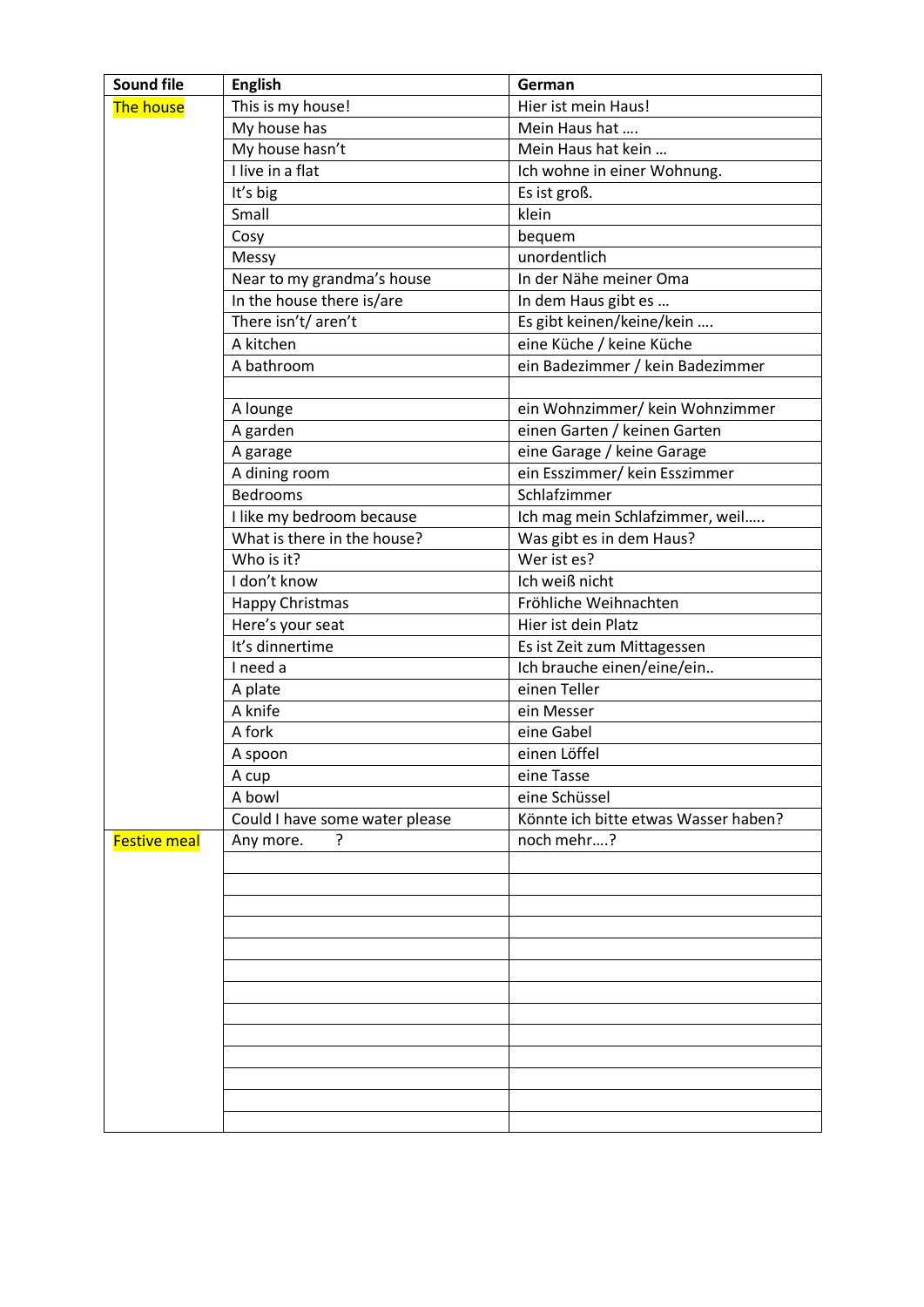## **Year 6 Key German phrases – Spring Term**

| <b>Sound File</b>   | <b>English</b>                      | German                                |
|---------------------|-------------------------------------|---------------------------------------|
| <b>Happy New</b>    | Happy New Year                      | Alles Gute zum neuen Jahr             |
| <b>Year Forfeit</b> | 2015                                | zwei Tausend fünfzehn                 |
| Game                | 2016                                | zwei Tausend sechzehn                 |
|                     | 2017                                | zwei Tausend siebzehn                 |
|                     | Thousand                            | Tausend / ein tausend                 |
|                     | Two thousand                        | zwei Tausend                          |
|                     | Tell me                             | Sagt mir                              |
| <b>Sports-class</b> | Show me                             | Zeigt mir                             |
| <i>instructions</i> | Find me                             | Findet mich                           |
| for games           | Act out for me                      | Führt mir  vor                        |
|                     | Give me                             | Gebt mir                              |
|                     | Tell me                             | Sagt mir                              |
|                     | Say in alphabetical order           | Sagt es in alphabetischer Reihenfolge |
|                     | Look for                            | Sucht                                 |
|                     | Discuss with a partner what you can | Besprich mit einem Partner/einer      |
|                     | see                                 | Partnerin, was du sehen kannst.       |
| sports              | Cricket                             | Kricket                               |
|                     | Tennis                              | Tennis                                |
|                     | football                            | Fussball                              |
|                     | Swimming                            | schwimmen                             |
|                     | horseriding                         | reiten                                |
|                     | Gymnastics                          | turnen                                |
|                     | Dance                               | tanzen                                |
|                     | Basketball                          | Basketball                            |
|                     | Handball                            | Handball                              |
|                     | Volleyball                          | Volleyball                            |
|                     | Rugby union                         | Rugby union                           |
|                     | Rugby league                        | Rugby league                          |
|                     | jogging                             | joggen                                |
|                     | Ice skating                         | Eislaufen/Schlittschuhlaufen          |
|                     | Cross country running               | Überlandlauf                          |
|                     | Cycling                             | Radfahren                             |
| Doing the           | I go cycling                        | Ich gehe radfahren                    |
| sport               | I go horseriding                    | Ich gehe reiten                       |
|                     | I go swimming                       | Ich gehe schwimmen                    |
|                     | I do gymnastics                     | Ich gehe turnen                       |
|                     | I go to dance                       | Ich gehe tanzen                       |
|                     | I go ice skating                    | Ich gehe Eislaufen                    |
|                     | I go jogging                        | Ich gehe joggen                       |
|                     | I play football                     | Ich spiele Fussball                   |
|                     | I play cricket                      | Ich spiele Kricket                    |
|                     | I play tennis                       | Ich spiele Tennis                     |
|                     | I play basketball                   | Ich spiele Basketball                 |
|                     | I play handball                     | Ich spiele Handball                   |
|                     | I play volleyball                   | Ich spiele Volleyball                 |
|                     | Three times a week                  | dreimal pro Woche                     |
|                     | Everyday                            | jeden Tag                             |